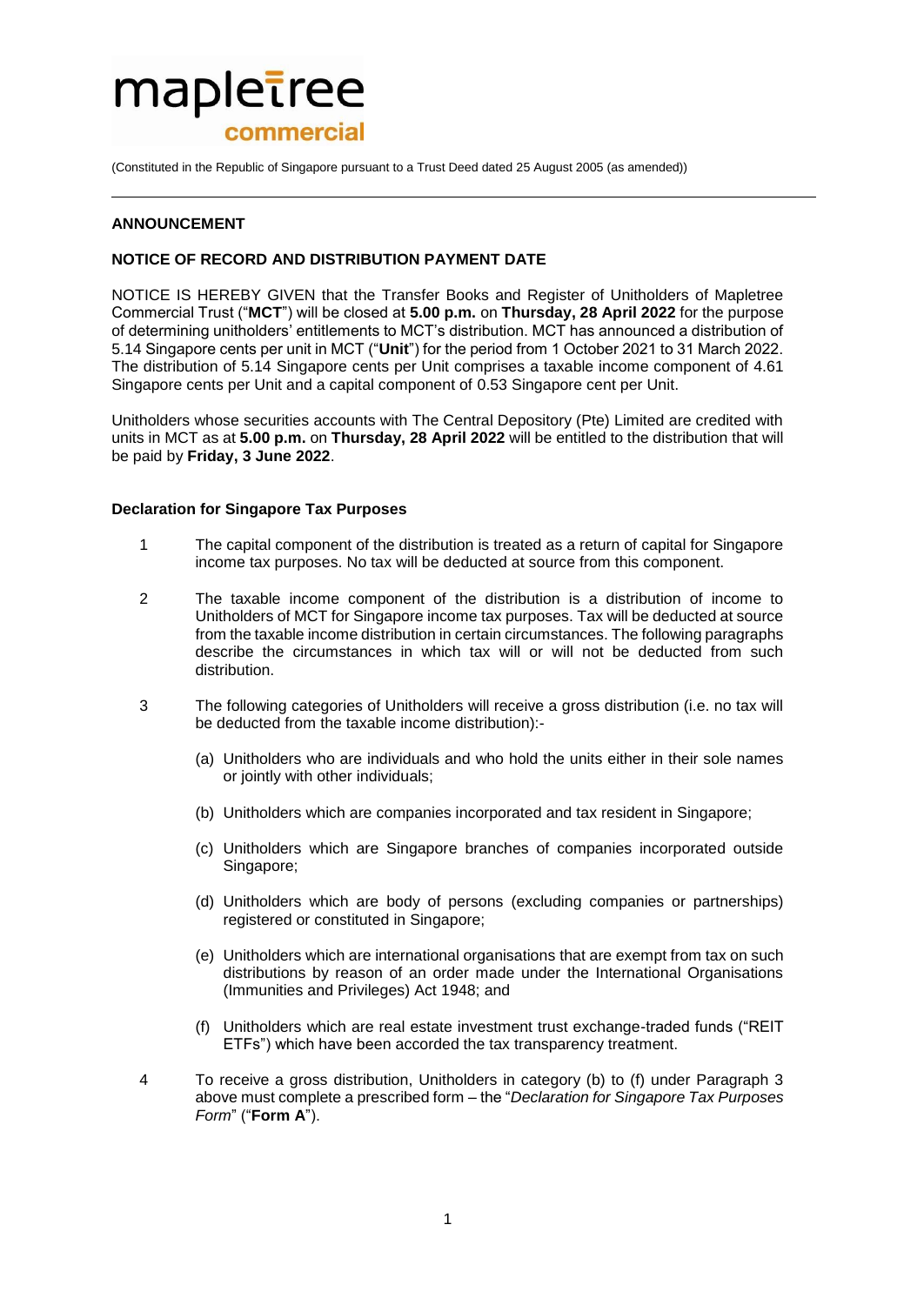- 5 These categories of Unitholders, unless they are exempt from tax because of their own circumstances, will have to pay income tax subsequently at their own applicable tax rates.
- 6 Unitholders in category (a) under Paragraph 3 above are not required to submit any form. The gross distribution received by these Unitholders (irrespective of their tax residence status) is exempt from tax. However, this tax exemption does not apply to such Unitholders in respect of distribution derived by them through a partnership in Singapore or from the carrying on of a trade, business or profession. Such Unitholders, i.e. to whom the exemption does not apply, must declare the distribution received as income in their income tax returns.
- 7 Tax at the reduced rate of 10% will be deducted from the distribution made to Unitholders which are:
	- (a) foreign non-individuals; and
	- (b) qualifying non-resident funds.
- 8 A foreign non-individual Unitholder is one (other than an individual) who is not a resident of Singapore for income tax purposes and:-
	- (a) who does not have a permanent establishment in Singapore; or
	- (b) who carries on any operation in Singapore through a permanent establishment in Singapore, where the funds used to acquire the units in MCT are not obtained from that operation.
- 9 A qualifying non-resident fund is one that qualifies for tax exemption under section 13D, 13U or 13V of the Income Tax Act 1947 that is not a resident of Singapore for income tax purposes and:-
	- (a) does not have a permanent establishment in Singapore (other than a fund manager in Singapore); or
	- (b) carries on any operation in Singapore through a permanent establishment in Singapore (other than a fund manager in Singapore), where the funds used to acquire the Units in MCT are not obtained from that operation.

A non-resident fund refers to a fund being a non-resident company, a partnership where all partners are non-residents, a trust administered by a non-resident trustee, or a non-resident entity.

- 10 To receive the distribution net of tax deducted at 10%, Unitholders in categories (a) and (b) under Paragraph 7 above are required to complete Form A.
- 11 Beneficial owners of Units in MCT who hold Units through depository agents will receive:-
	- (a) gross distribution if they are persons described in categories (a) to (f) under Paragraph 3 above; and
	- (b) distribution net of tax deducted at 10% if they are Unitholders described in categories (a) and (b) under Paragraph 7 above.
- 12 To receive gross distribution and distribution net of tax deducted at 10%, depository agents are required to complete the "*Declaration by Depository Agents for Singapore Tax Purposes Form*" ("**Form B**") and its annexes.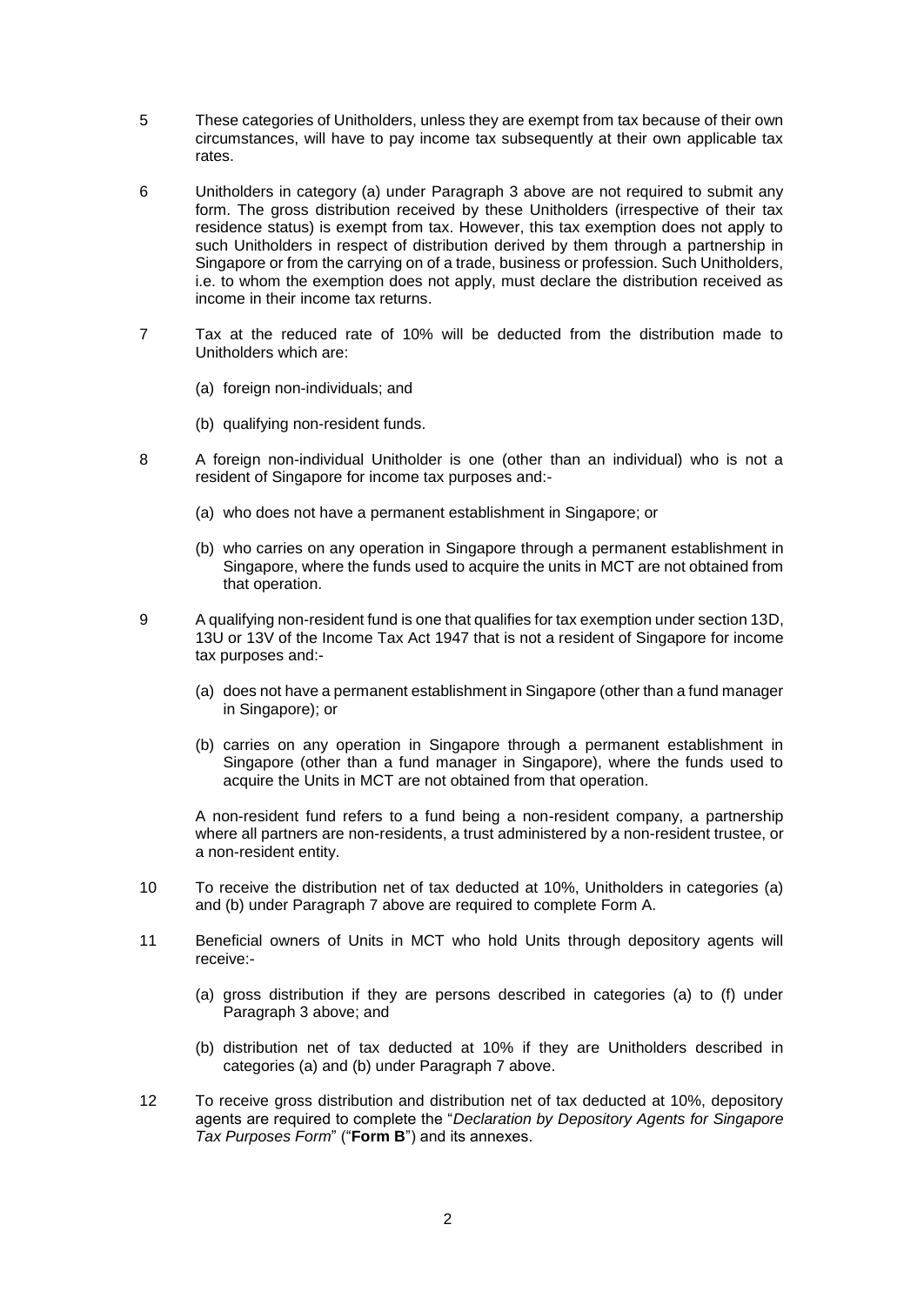- 13 Form A and Form B (and its annexes) will be sent to Unitholders and depository agents respectively, by MCT's Unit Registrar, Boardroom Corporate & Advisory Services Pte. Ltd., on or around **Wednesday, 4 May 2022**.
- 14 Unitholders (Form A) and the depository agents (Form B and its annexes) will have to complete the forms legibly and send them to the Unit Registrar such that they are received by **5.00 p.m.** on **Wednesday, 18 May 2022**. Failure to comply with any of these requirements will render Form A and Form B invalid and the Trustee and the Manager of MCT will be obliged to deduct tax at the rate of 17% from the distribution.
- 15 Unitholders who hold units under the Central Provident Fund Investment Scheme ("**CPFIS**") and the Supplementary Retirement Scheme ("**SRS**") do not have to return any form. They will receive gross distribution.

# **Declaration in Income Tax Return**

This distribution is considered as income for the year 2022. Beneficial owners of the distribution, other than those who are exempt from tax on the distribution or who are entitled to the reduced tax rate of 10%, are required to declare the gross amount of the taxable income component of the distribution as taxable income in their Singapore income tax return for the year of assessment 2023.

### **Important Reminder**

Unitholders and depository agents must complete and return the "Declaration for Singapore Tax Purposes Form A and Form B (and its annexes)", respectively to the Unit Registrar's office by **5.00 p.m.** on **Wednesday, 18 May 2022** in order to receive the distribution either at gross or at net (after deduction of tax at 10%) as described above.

| Date / Dateline                     | <b>Event</b>                                                                                                                                                                          |
|-------------------------------------|---------------------------------------------------------------------------------------------------------------------------------------------------------------------------------------|
| 9.00 a.m., Wednesday, 27 April 2022 | First day of "ex-distribution" trading                                                                                                                                                |
| 5.00 p.m., Thursday, 28 April 2022  | Closure of MCT's Transfer Books and Register<br>of Unitholders (Record Date)                                                                                                          |
| 5.00 p.m., Wednesday, 18 May 2022   | Unitholders and depository agents must have<br>completed and returned Form A or Form B, as<br>applicable, to the Unit Registrar, Boardroom<br>Corporate & Advisory Services Pte. Ltd. |
| Friday, 3 June 2022                 | Payment of distribution                                                                                                                                                               |

By Order of the Board Wan Kwong Weng Joint Company Secretary Mapletree Commercial Trust Management Ltd. (Company Registration No. 200708826C) As Manager of Mapletree Commercial Trust

20 April 2022